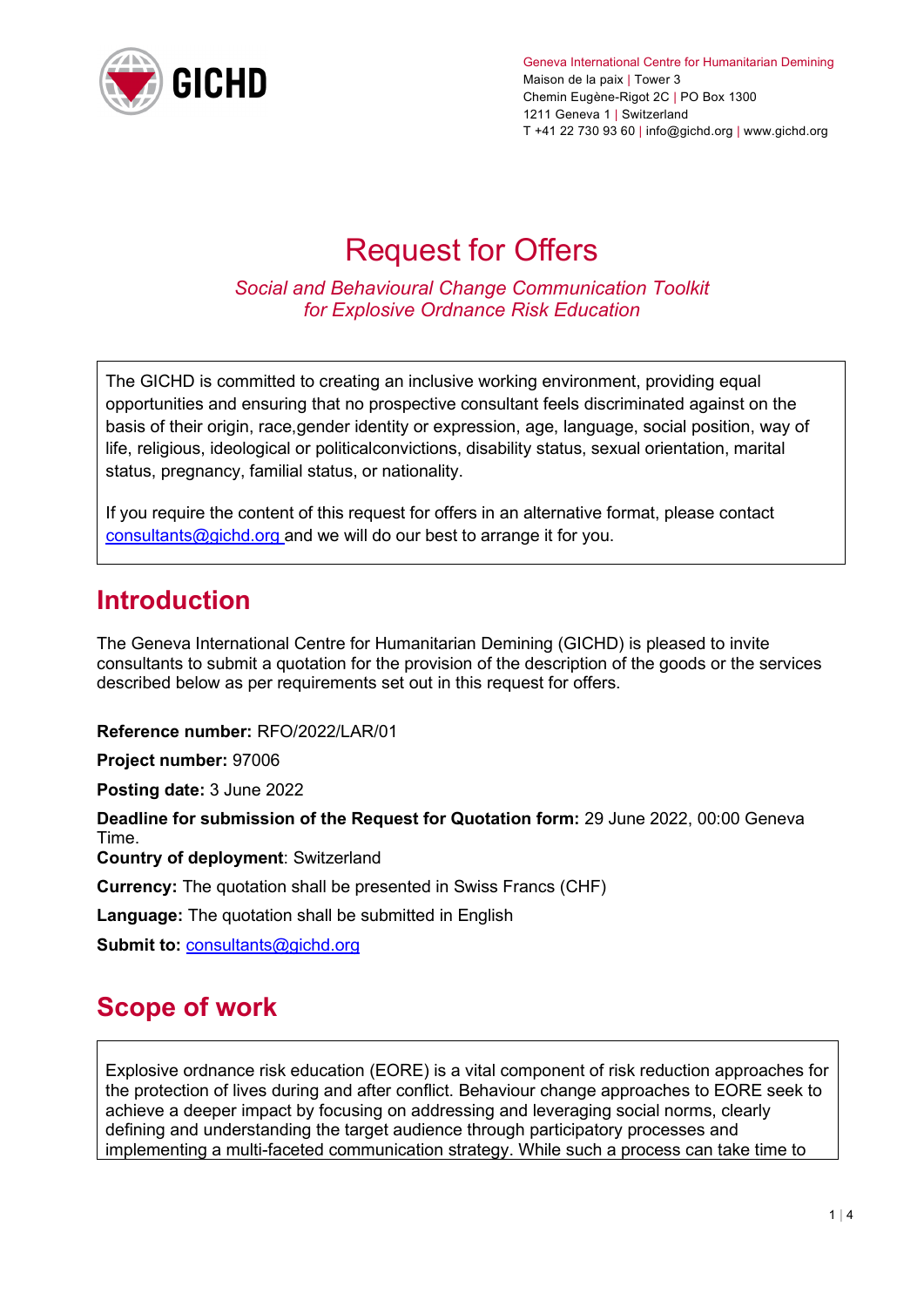

develop and scale up, behaviour change approaches have strong potential to improve the effectiveness and efficiency of EORE.

The GICHD is seeking to engage an expert(s) in behaviour change and training to develop a Social and Behavioural Change Communication (SBCC) Toolkit for EORE. In particular, the consultant will be responsible for:

- Designing a multi-day **training curriculum** on SBCC and EORE for risk education practitioners, including developing training content, methodologies and exercises and drafting facilitation instructions and handouts (see examples from other sectors [here](https://coregroup.org/wp-content/uploads/media-backup/documents/Resources/Tools/DBC_English.pdf) and [here\)](https://www.fsnnetwork.org/sites/default/files/advanced_workshop_on_designing_for_behavior_change.pdf);
- Identifying at least 12 **practical exercises** for participatively engaging affected communities throughout the EORE project cycle, and drafting short summaries of the exercises including facilitation instructions and tips;
- Identifying and drafting at least 5 relevant **case studies**, from both the mine action and wider humanitarian/protection sectors;
- Providing regular updates to the GICHD and adapting content based on GICHD internal feedback; and
- Engaging external stakeholders in a meaningful way throughout the process to ensure the toolkit is representative of good practice in SBCC and EORE.

Overall, the toolkit must be practical and straightforward for EORE practitioners to put into action, as well as in line with international standards.

At the project inception, the GICHD EORE team will provide the consultant(s) with a package of materials that can be drawn on. While the selected consultant(s) will be able to draw on the GICHD's internal EORE expertise for guidance and technical inputs, s/he will be expected to operate autonomously and drive the project forward, meeting agreed milestones.

The prospective bidder(s) will be required to have the following qualifications and skills:

- Demonstrated experience with training design and participatory methodologies;
- Successful proven track record designing SBCC strategies, training, approaches and/or methodologies;
- Fluency in English with strong writing skills, including an ability to convey complex subject matter in easy-to-understand language;
- Familiarity with EORE is desirable;
- Excellent interpersonal communication skills.

### **Delivery dates of the services**

The final deliverables for this project shall be delivered by 1<sup>st</sup> December 2022. The exact timeline, including interim milestones, will be agreed in consultation with the GICHD but will roughly span from the  $3<sup>rd</sup>$  to  $4<sup>th</sup>$  quarters of 2022.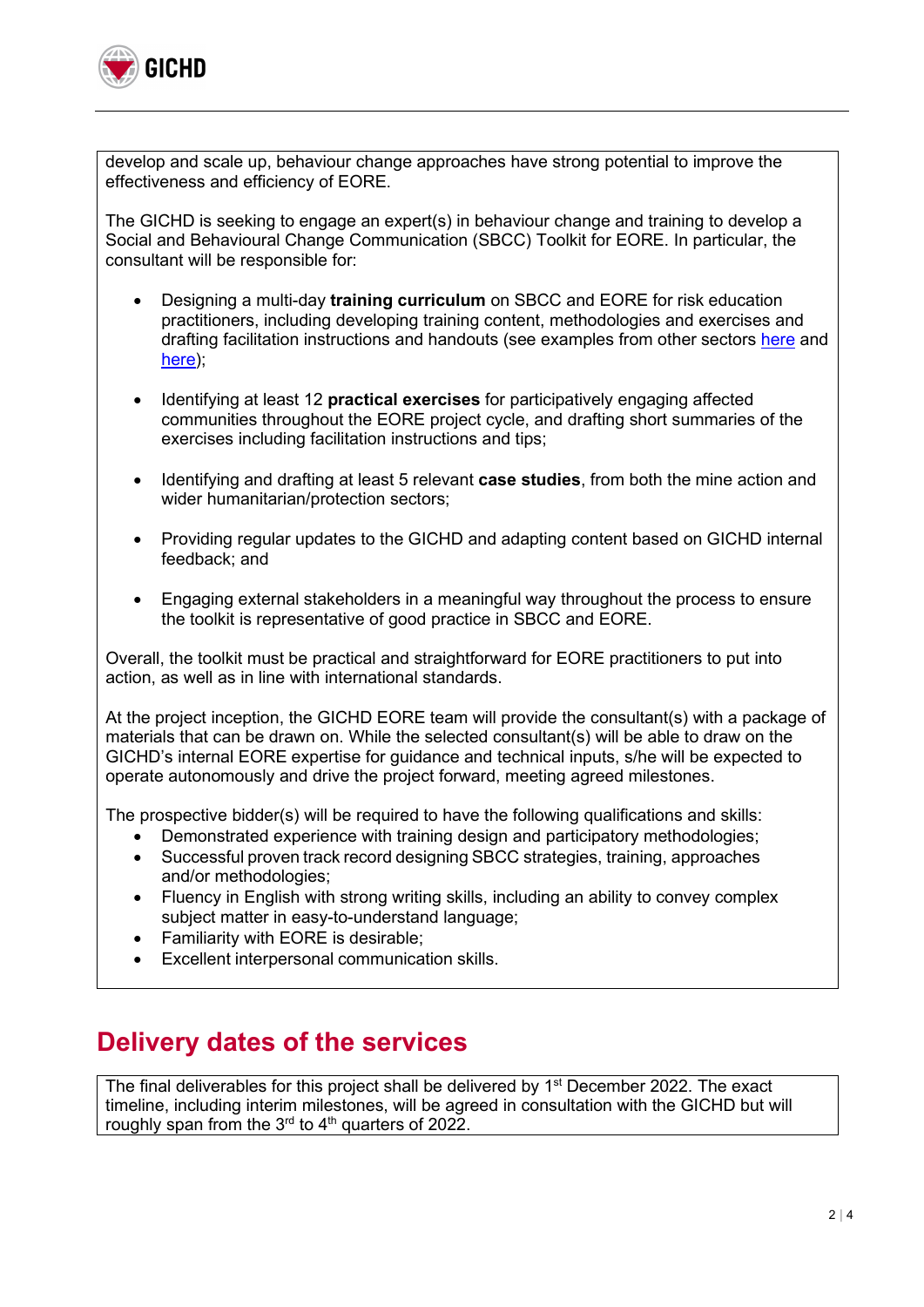

## **Estimated work days to deliver the services**

50-60 days